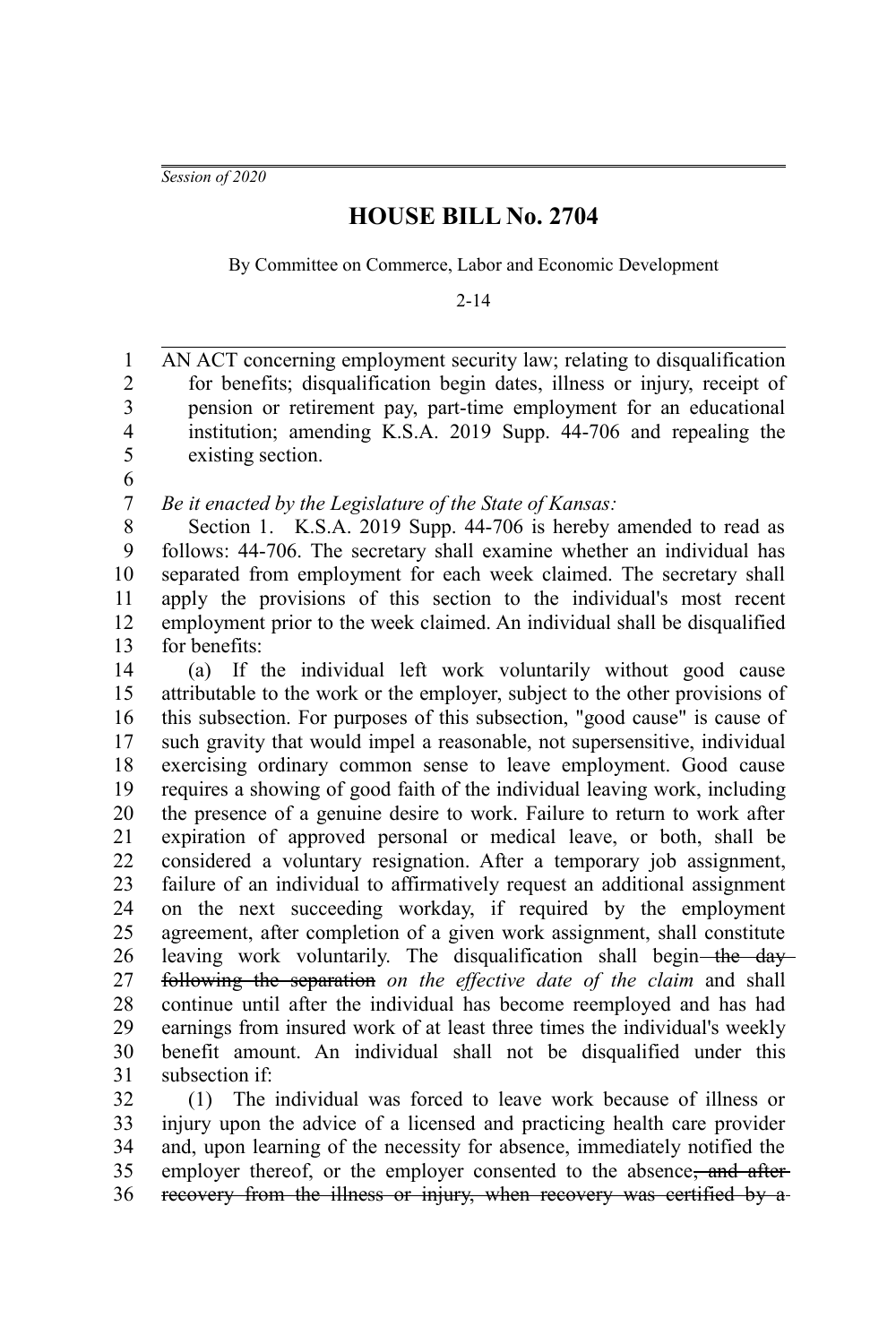practicing health care provider, the individual returned to the employer and 1

offered to perform services and the individual's regular work or 2

comparable and suitable work was not available. As used in this paragraph "health care provider" means any person licensed by the proper licensing authority of any state to engage in the practice of medicine and surgery, osteopathy, chiropractic, dentistry, optometry, podiatry or psychology; 3 4 5 6

(2) the individual left temporary work to return to the regular employer; 7 8

(3) the individual left work to enlist in the armed forces of the United States, but was rejected or delayed from entry; 9 10

(4) the spouse of an individual who is a member of the armed forces of the United States who left work because of the voluntary or involuntary transfer of the individual's spouse from one job to another job, which *that* is for the same employer or for a different employer, at a geographic location which *that* makes it unreasonable for the individual to continue work at the individual's job. For the purposes of this provision the term "armed forces" means active duty in the army, navy, marine corps, air force, coast guard or any branch of the military reserves of the United States: 11 12 13 14 15 16 17 18 19

(5) the individual left work because of hazardous working conditions; in determining whether or not working conditions are hazardous for an individual, the degree of risk involved to the individual's health, safety and morals, the individual's physical fitness and prior training and the working conditions of workers engaged in the same or similar work for the same and other employers in the locality shall be considered; as used in this paragraph, "hazardous working conditions" means working conditions that could result in a danger to the physical or mental well-being of the individual; each determination as to whether hazardous working conditions exist shall include, but shall not be limited to, a consideration of: (A) The safety measures used or the lack thereof; and (B) the condition of equipment or lack of proper equipment; no work shall be considered hazardous if the working conditions surrounding the individual's work are the same or substantially the same as the working conditions generally prevailing among individuals performing the same or similar work for other employers engaged in the same or similar type of activity; 20 21 22 23 24 25 26 27 28 29 30 31 32 33 34 35

(6) the individual left work to enter training approved under section  $236(a)(1)$  of the federal trade act of 1974, provided the work left is not of a substantially equal or higher skill level than the individual's past adversely affected employment, as defined for purposes of the federal trade act of 1974, and wages for such work are not less than 80% of the individual's average weekly wage as determined for the purposes of the federal trade act of 1974; 36 37 38 39 40 41 42

43

(7) the individual left work because of unwelcome harassment of the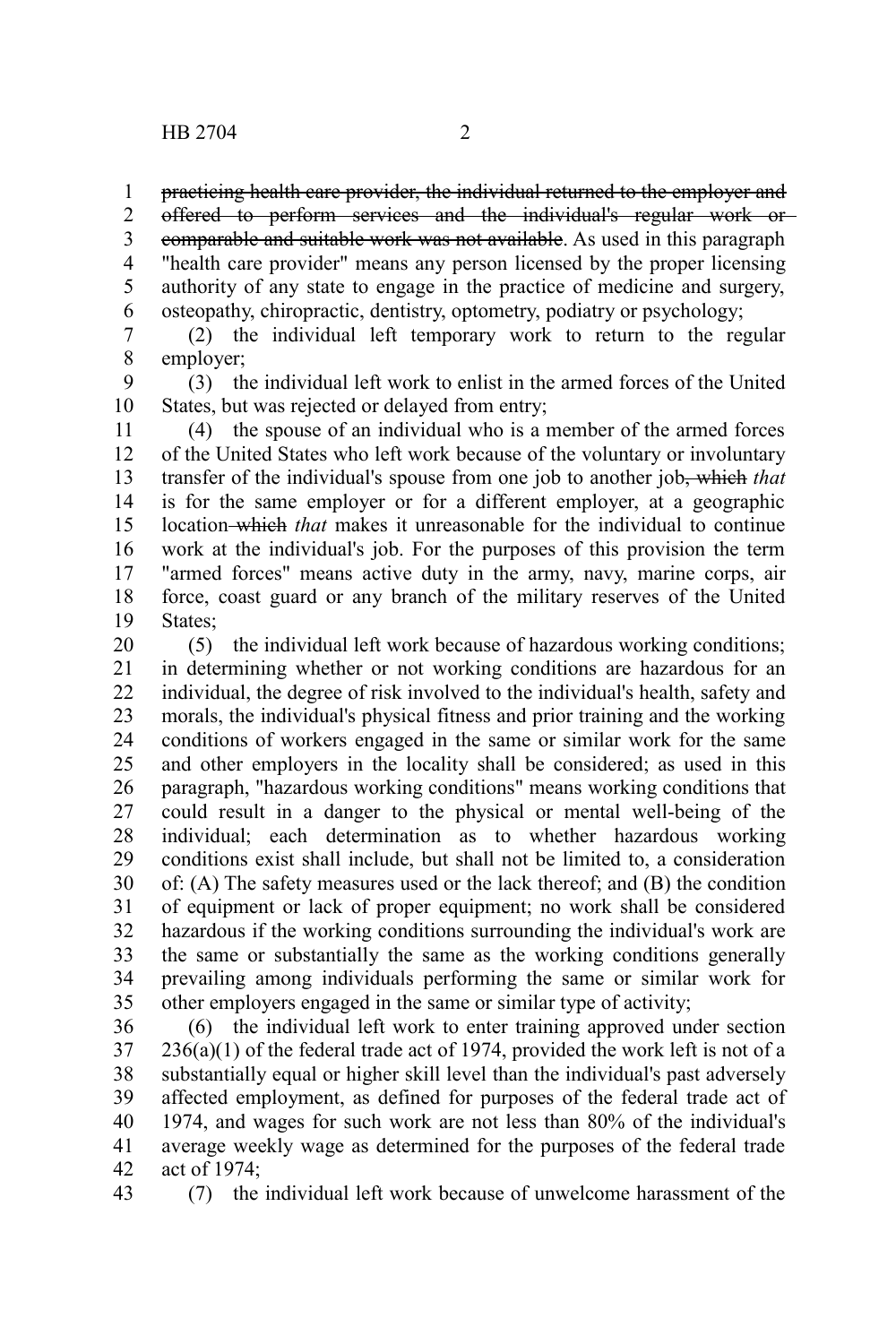43

individual by the employer or another employee of which *that* the employing unit had knowledge *of* and that would impel the average worker to give up such worker's employment; 1 2 3

(8) the individual left work to accept better work; each determination as to whether or not the work accepted is better work shall include, but shall not be limited to, consideration of: (A) The rate of pay, the hours of work and the probable permanency of the work left as compared to the work accepted; (B) the cost to the individual of getting to the work left in comparison to the cost of getting to the work accepted; and (C) the distance from the individual's place of residence to the work accepted in comparison to the distance from the individual's residence to the work left; 4 5 6 7 8 9 10 11

(9) the individual left work as a result of being instructed or requested by the employer, a supervisor or a fellow employee to perform a service or commit an act in the scope of official job duties which *that* is in violation of an ordinance or statute; 12 13 14 15

(10) the individual left work because of a substantial violation of the work agreement by the employing unit and, before the individual left, the individual had exhausted all remedies provided in such agreement for the settlement of disputes before terminating. For the purposes of this paragraph, a demotion based on performance does not constitute a violation of the work agreement; 16 17 18 19 20 21

(11) after making reasonable efforts to preserve the work, the individual left work due to a personal emergency of such nature and compelling urgency that it would be contrary to good conscience to impose a disqualification; or 22 23 24 25

(12) (A) the individual left work due to circumstances resulting from domestic violence, including: 26 27

(i) The individual's reasonable fear of future domestic violence at or en route to or from the individual's place of employment; 28 29

(ii) the individual's need to relocate to another geographic area in order to avoid future domestic violence; 30 31

(iii) the individual's need to address the physical, psychological and legal impacts of domestic violence; 32 33

(iv) the individual's need to leave employment as a condition of receiving services or shelter from an agency which *that* provides support services or shelter to victims of domestic violence; or 34 35 36

(v) the individual's reasonable belief that termination of employment is necessary to avoid other situations—which *that* may cause domestic violence and to provide for the future safety of the individual or the individual's family. 37 38 39 40

(B) An individual may prove the existence of domestic violence by providing one of the following: 41 42

(i) A restraining order or other documentation of equitable relief by a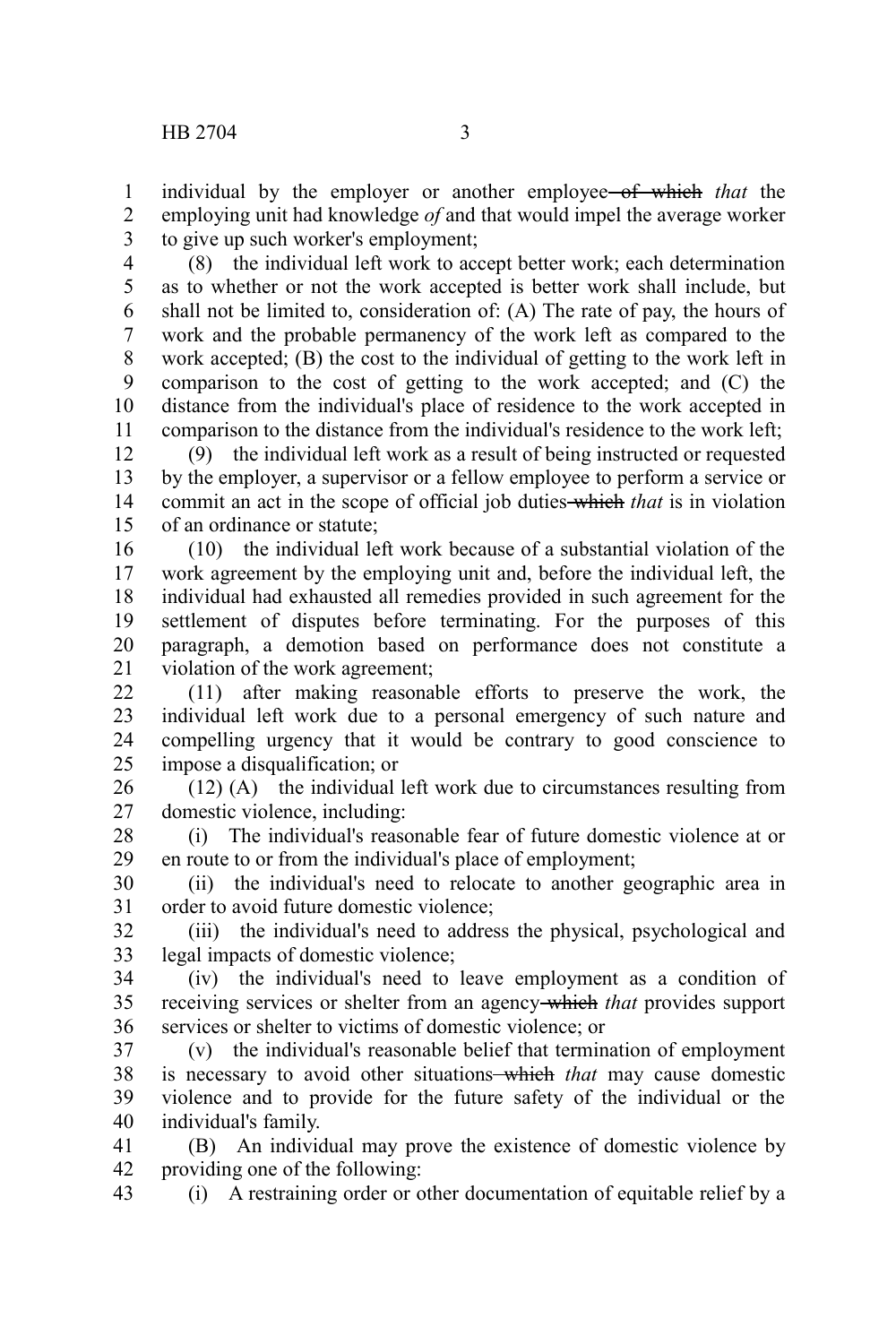court of competent jurisdiction; 1

2

(ii) a police record documenting the abuse;

(iii) documentation that the abuser has been convicted of one or more of the offenses enumerated in articles 34 and 35 of chapter 21 of the Kansas Statutes Annotated, prior to their repeal, or articles 54 or 55 of chapter 21 of the Kansas Statutes Annotated, or K.S.A. 2019 Supp. 21- 6104, 21-6325, 21-6326 or 21-6418 through 21-6422, and amendments thereto, where the victim was a family or household member; 3 4 5 6 7 8

9

(iv) medical documentation of the abuse;

(v) a statement provided by a counselor, social worker, health care provider, clergy, shelter worker, legal advocate, domestic violence or sexual assault advocate or other professional who has assisted the individual in dealing with the effects of abuse on the individual or the individual's family; or 10 11 12 13 14

15

(vi) a sworn statement from the individual attesting to the abuse.

(C) No evidence of domestic violence experienced by an individual, including the individual's statement and corroborating evidence, shall be disclosed by the department of labor unless consent for disclosure is given by the individual. 16 17 18 19

(b) If the individual has been discharged or suspended for misconduct connected with the individual's work. The disqualification shall begin-the day following the separation *on the effective date of the claim* and shall continue until after the individual becomes reemployed and in cases where the disqualification is due to discharge for misconduct has had earnings from insured work of at least three times the individual's determined weekly benefit amount, except that if an individual is discharged for gross misconduct connected with the individual's work, such individual shall be disqualified for benefits until such individual again becomes employed and has had earnings from insured work of at least eight times such individual's determined weekly benefit amount. In addition, all wage credits attributable to the employment from which *that* the individual was discharged *from* for gross misconduct connected with the individual's work shall be canceled. No such cancellation of wage credits shall affect prior payments made as a result of a prior separation. 20 21 22 23 24 25 26 27 28 29 30 31 32 33 34

(1) For the purposes of this subsection, "misconduct" is defined as a violation of a duty or obligation reasonably owed the employer as a condition of employment including, but not limited to, a violation of a company rule, including a safety rule, if: (A) The individual knew or should have known about the rule; (B) the rule was lawful and reasonably related to the job; and (C) the rule was fairly and consistently enforced. 35 36 37 38 39 40

(2) (A) Failure of the employee to notify the employer of an absence and an individual's leaving work prior to the end of such individual's assigned work period without permission shall be considered prima facie 41 42 43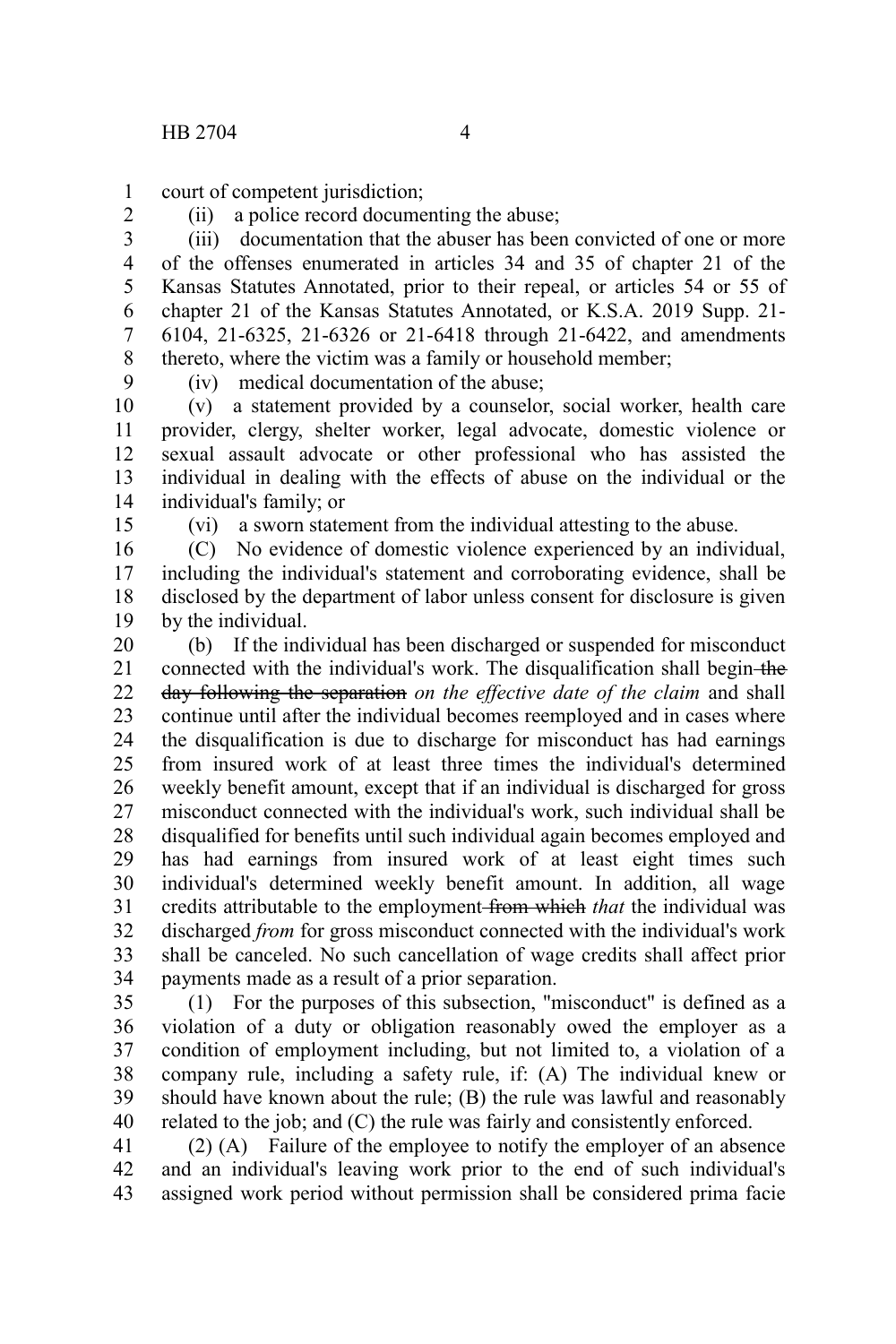evidence of a violation of a duty or obligation reasonably owed the employer as a condition of employment. 1 2

(B) For the purposes of this subsection, misconduct shall include, but not be limited to, violation of the employer's reasonable attendance expectations if the facts show: 3 4 5

6

(i) The individual was absent or tardy without good cause;

(ii) the individual had knowledge of the employer's attendance expectation; and 7 8

(iii) the employer gave notice to the individual that future absence or tardiness may or will result in discharge. 9 10

(C) For the purposes of this subsection, if an employee disputes being absent or tardy without good cause, the employee shall present evidence that a majority of the employee's absences or tardiness were for good cause. If the employee alleges that the employee's repeated absences or tardiness were the result of health related issues, such evidence shall include documentation from a licensed and practicing health care provider as defined in subsection (a)(1). 11 12 13 14 15 16 17

(3) (A) The term "gross misconduct" as used in this subsection shall be construed to mean conduct evincing extreme, willful or wanton misconduct as defined by this subsection. Gross misconduct shall include, but not be limited to: (i) Theft; (ii) fraud; (iii) intentional damage to property; (iv) intentional infliction of personal injury; or (v) any conduct that constitutes a felony. 18 19 20 21 22 23

(B) For the purposes of this subsection, the following shall be conclusive evidence of gross misconduct: 24 25

(i) The use of alcoholic liquor, cereal malt beverage or a nonprescribed controlled substance by an individual while working; 26 27

(ii) the impairment caused by alcoholic liquor, cereal malt beverage or a nonprescribed controlled substance by an individual while working; 28 29

(iii) a positive breath alcohol test or a positive chemical test, provided: 30 31 32

(a) The test was either:

(1) Required by law and was administered pursuant to the drug free workplace act, 41 U.S.C. § 701 et seq.; 33 34

(2) administered as part of an employee assistance program or other drug or alcohol treatment program-in which that the employee was participating *in* voluntarily or as a condition of further employment; 35 36 37

(3) requested pursuant to a written policy of the employer-of which *that* the employee had knowledge *of* and was a required condition of employment; 38 39 40

(4) required by law and the test constituted a required condition of employment for the individual's job; or 41 42

(5) there was reasonable suspicion to believe that the individual used, 43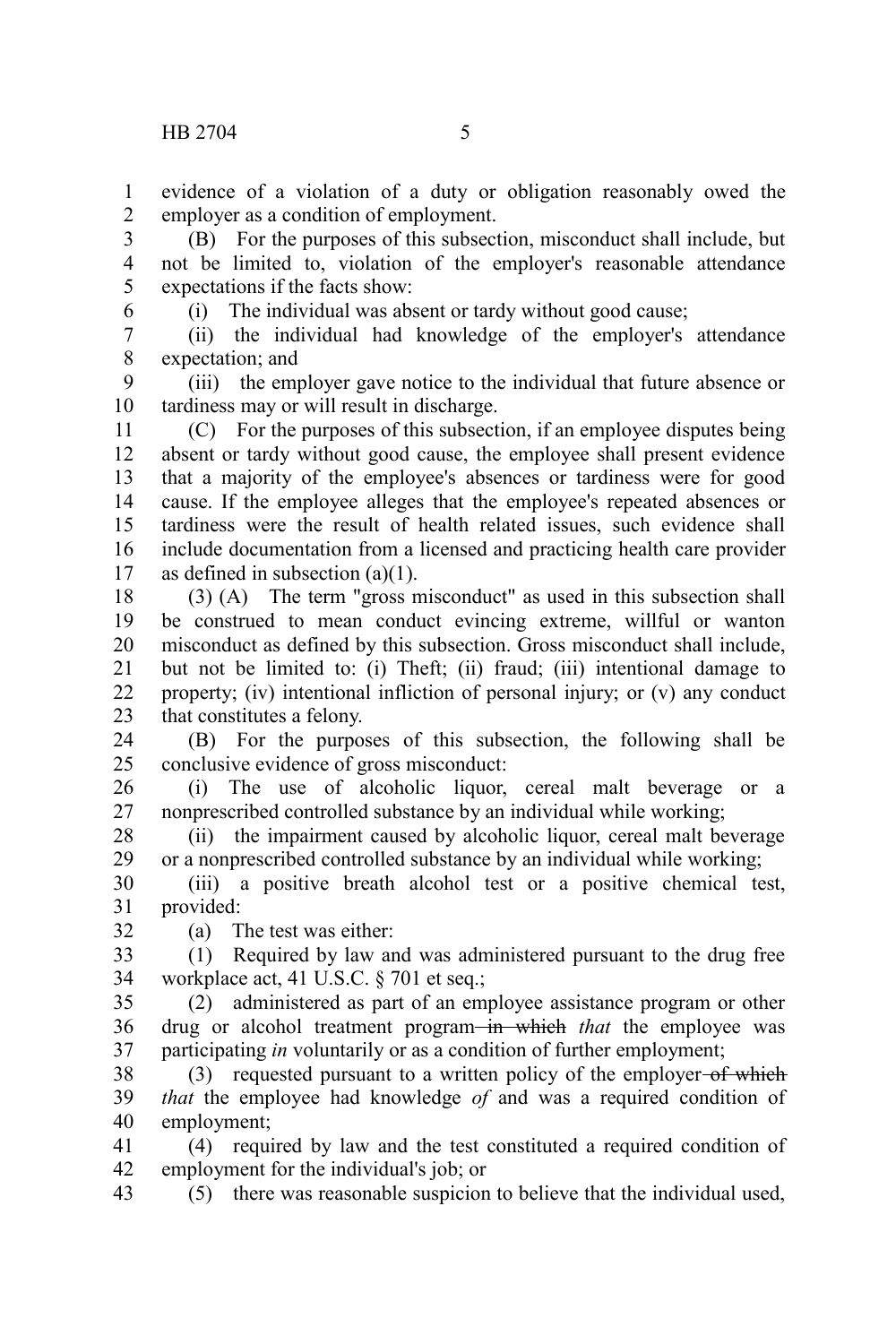3

had possession of, or was impaired by alcoholic liquor, cereal malt beverage or a nonprescribed controlled substance while working; 1 2

(b) the test sample was collected either:

(1) As prescribed by the drug free workplace act, 41 U.S.C.  $\S$  701 et seq.; 4 5

(2) as prescribed by an employee assistance program or other drug or alcohol treatment program in which *that* the employee was participating *in* voluntarily or as a condition of further employment; 6 7 8

(3) as prescribed by the written policy of the employer of which *that* the employee had knowledge *of* and which *that* constituted a required condition of employment; 9 10 11

(4) as prescribed by a test which *that* was required by law and which *that* constituted a required condition of employment for the individual's job; or 12 13 14

(5) at a time contemporaneous with the events establishing probable cause; 15 16

(c) the collecting and labeling of a chemical test sample was performed by a licensed health care professional or any other individual certified pursuant to paragraph  $(b)(3)(A)(iii)(f)$  or authorized to collect or label test samples by federal or state law, or a federal or state rule or regulation having the force or effect of law, including law enforcement personnel; 17 18 19 20 21 22

(d) the chemical test was performed by a laboratory approved by the United States department of health and human services or licensed by the department of health and environment, except that a blood sample may be tested for alcohol content by a laboratory commonly used for that purpose by state law enforcement agencies; 23 24 25 26 27

(e) the chemical test was confirmed by gas chromatography, gas chromatography-mass spectroscopy or other comparably reliable analytical method, except that no such confirmation is required for a blood alcohol sample or a breath alcohol test; 28 29 30 31

(f) the breath alcohol test was administered by an individual trained to perform breath tests, the breath testing instrument used was certified and operated strictly according to a description provided by the manufacturers and the reliability of the instrument performance was assured by testing with alcohol standards; and 32 33 34 35 36

(g) the foundation evidence establishes, beyond a reasonable doubt, that the test results were from the sample taken from the individual; 37 38

(iv) an individual's refusal to submit to a chemical test or breath alcohol test, provided: 39 40

(a) The test meets the standards of the drug free workplace act, 41 U.S.C. § 701 et seq.; 41 42

(b) the test was administered as part of an employee assistance 43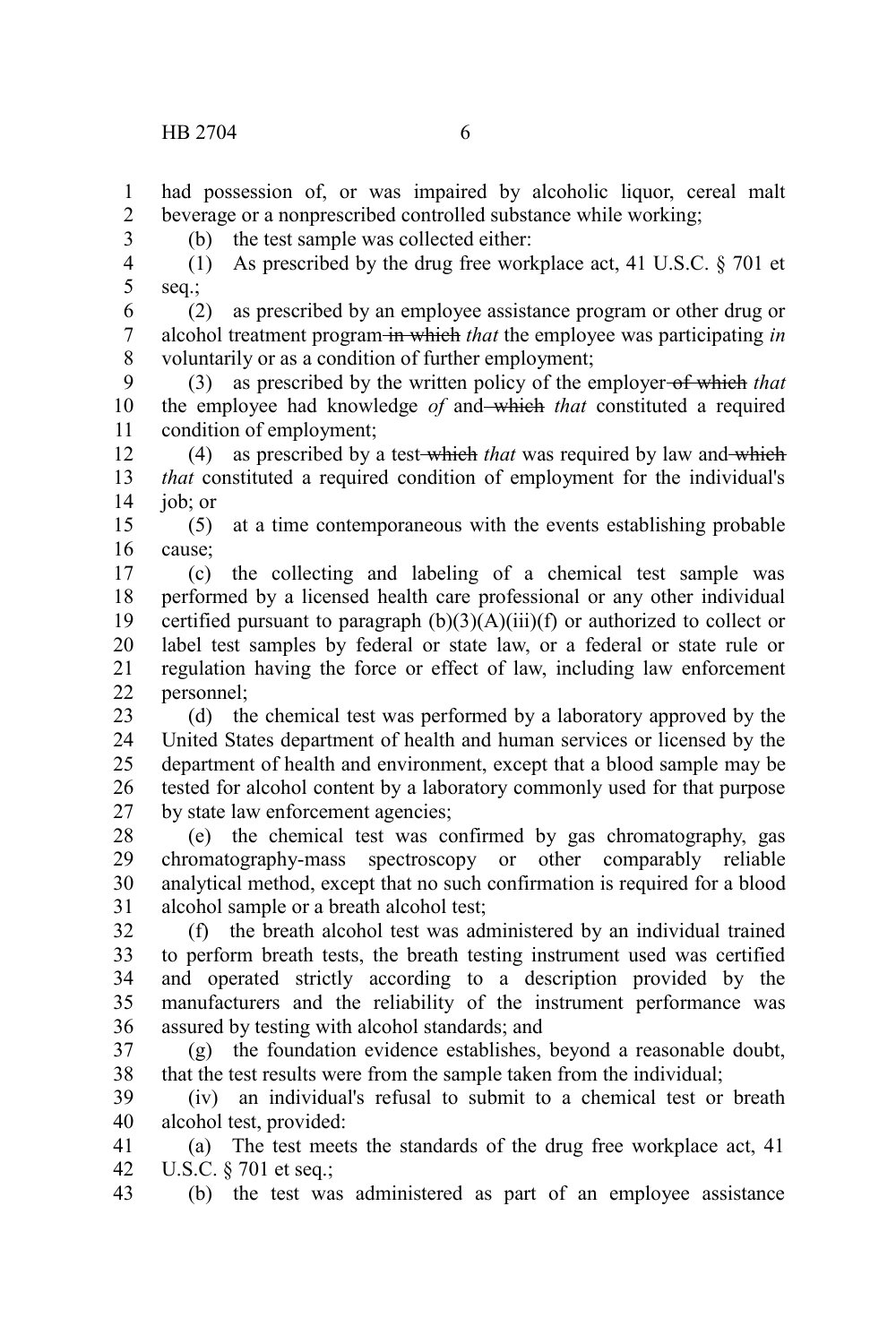program or other drug or alcohol treatment program in which *that* the employee was participating *in* voluntarily or as a condition of further 1 2

employment; 3

(c) the test was otherwise required by law and the test constituted a required condition of employment for the individual's job; 4 5

- (d) the test was requested pursuant to a written policy of the employer of which *that* the employee had knowledge *of* and was a required condition of employment; or 6 7 8
- (e) there was reasonable suspicion to believe that the individual used, possessed or was impaired by alcoholic liquor, cereal malt beverage or a nonprescribed controlled substance while working; 9 10 11

(v) an individual's dilution or other tampering of a chemical test.

12 13

(C) For purposes of this subsection:

(i) "Alcohol concentration" means the number of grams of alcohol per 210 liters of breath; 14 15

(ii) "alcoholic liquor" shall be defined as provided in K.S.A. 41-102, and amendments thereto; 16 17

(iii) "cereal malt beverage" shall be defined as provided in K.S.A. 41- 2701, and amendments thereto; 18 19

(iv) "chemical test" shall include, but is not limited to, tests of urine, blood or saliva; 20 21

(v) "controlled substance" shall be defined as provided in K.S.A. 2019 Supp. 21-5701, and amendments thereto;  $22$ 23

(vi) "required by law" means required by a federal or state law, a federal or state rule or regulation having the force and effect of law, a county resolution or municipal ordinance, or a policy relating to public safety adopted in an open meeting by the governing body of any special district or other local governmental entity; 24 25 26 27 28

(vii) "positive breath test" shall mean a test result showing an alcohol concentration of 0.04 or greater, or the levels listed in 49 C.F.R. part 40, if applicable, unless the test was administered as part of an employee assistance program or other drug or alcohol treatment program in which *that* the employee was participating *in* voluntarily or as a condition of further employment, in which *that* case "positive chemical test" shall mean a test result showing an alcohol concentration at or above the levels provided for in the assistance or treatment program; 29 30 31 32 33 34 35 36

(viii) "positive chemical test" shall mean a chemical result showing a concentration at or above the levels listed in K.S.A. 44-501, and amendments thereto, or 49 C.F.R. part 40, as applicable, for the drugs or abuse listed therein, unless the test was administered as part of an employee assistance program or other drug or alcohol treatment program in which *that* the employee was participating *in* voluntarily or as a condition of further employment, in which *that* case "positive chemical 37 38 39 40 41 42 43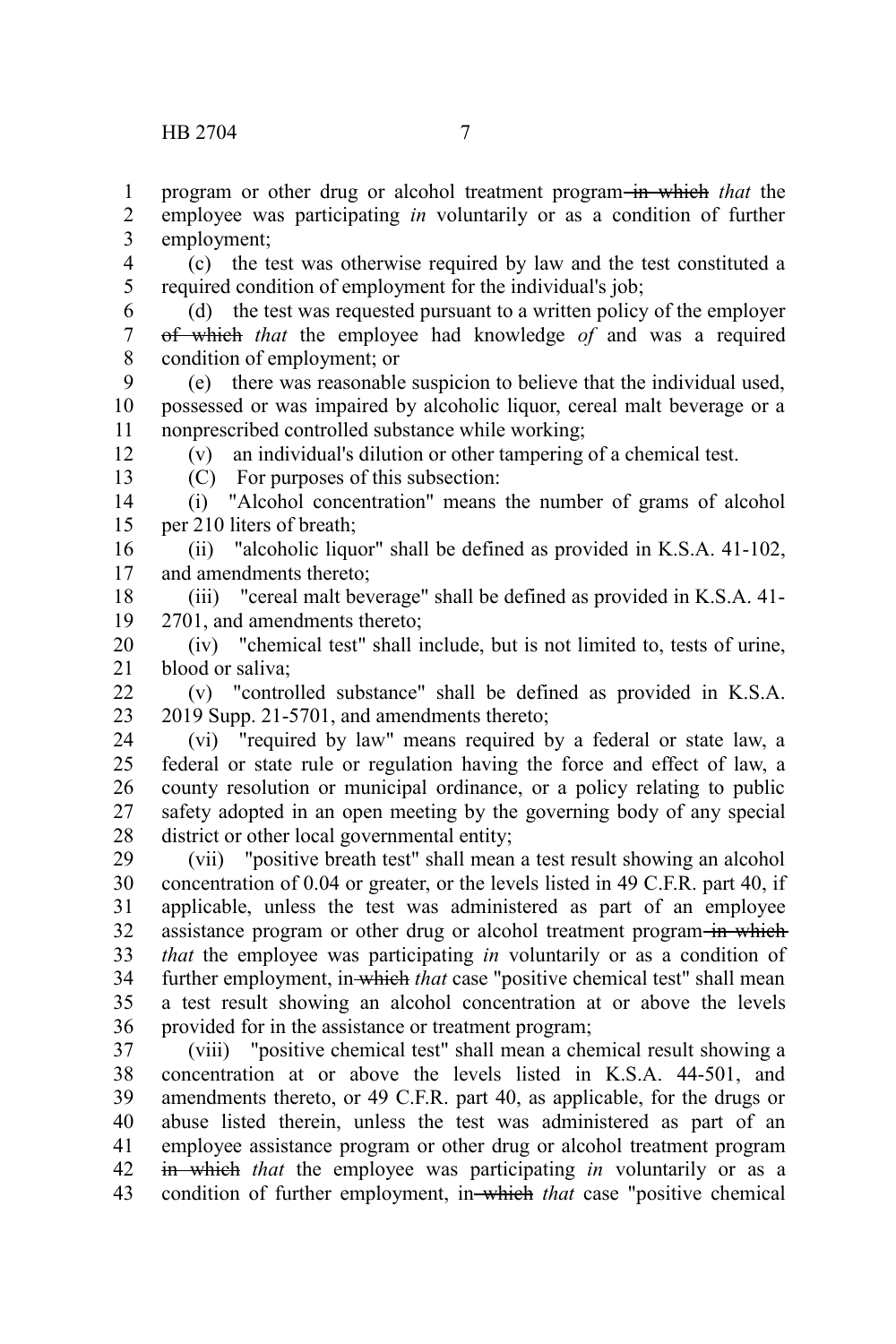test" shall mean a chemical result showing a concentration at or above the levels provided for in the assistance or treatment program. 1 2

(4) An individual shall not be disqualified under this subsection if the individual is discharged under the following circumstances: 3 4

(A) The employer discharged the individual after learning the individual was seeking other work or when the individual gave notice of future intent to quit, except that the individual shall be disqualified after the time at which *when* such individual intended to quit and any individual who commits misconduct after such individual gives notice to such individual's intent to quit shall be disqualified; 5 6 7 8 9 10

(B) the individual was making a good-faith effort to do the assigned work but was discharged due to: 11 12 13

(i) Inefficiency;

16 17

(ii) unsatisfactory performance due to inability, incapacity or lack of training or experience; 14 15

(iii) isolated instances of ordinary negligence or inadvertence;

(iv) good-faith errors in judgment or discretion; or

(v) unsatisfactory work or conduct due to circumstances beyond the individual's control; or 18 19

(C) the individual's refusal to perform work in excess of the contract of hire. 20 21

(c) If the individual has failed, without good cause, to either apply for suitable work when so directed by the employment office of the secretary of labor, or to accept suitable work when offered to the individual by the employment office, the secretary of labor, or an employer, such disqualification shall begin with the week in which *that* such failure occurred and shall continue until the individual becomes reemployed and has had earnings from insured work of at least three times such individual's determined weekly benefit amount. In determining whether or not any work is suitable for an individual, the secretary of labor, or a person or persons designated by the secretary, shall consider the degree of risk involved to health, safety and morals, physical fitness and prior training, experience and prior earnings, length of unemployment and prospects for securing local work in the individual's customary occupation or work for which *that* the individual is reasonably fitted by training or experience *for*, and the distance of the available work from the individual's residence. Notwithstanding any other provisions of this act, an otherwise eligible individual shall not be disqualified for refusing an offer of suitable employment, or failing to apply for suitable employment when notified by an employment office, or for leaving the individual's most recent work accepted during approved training, including training approved under section  $236(a)(1)$  of the trade act of 1974, if the acceptance of or applying for suitable employment or continuing such work would require the  $22$ 23 24 25 26 27 28 29 30 31 32 33 34 35 36 37 38 39 40 41 42 43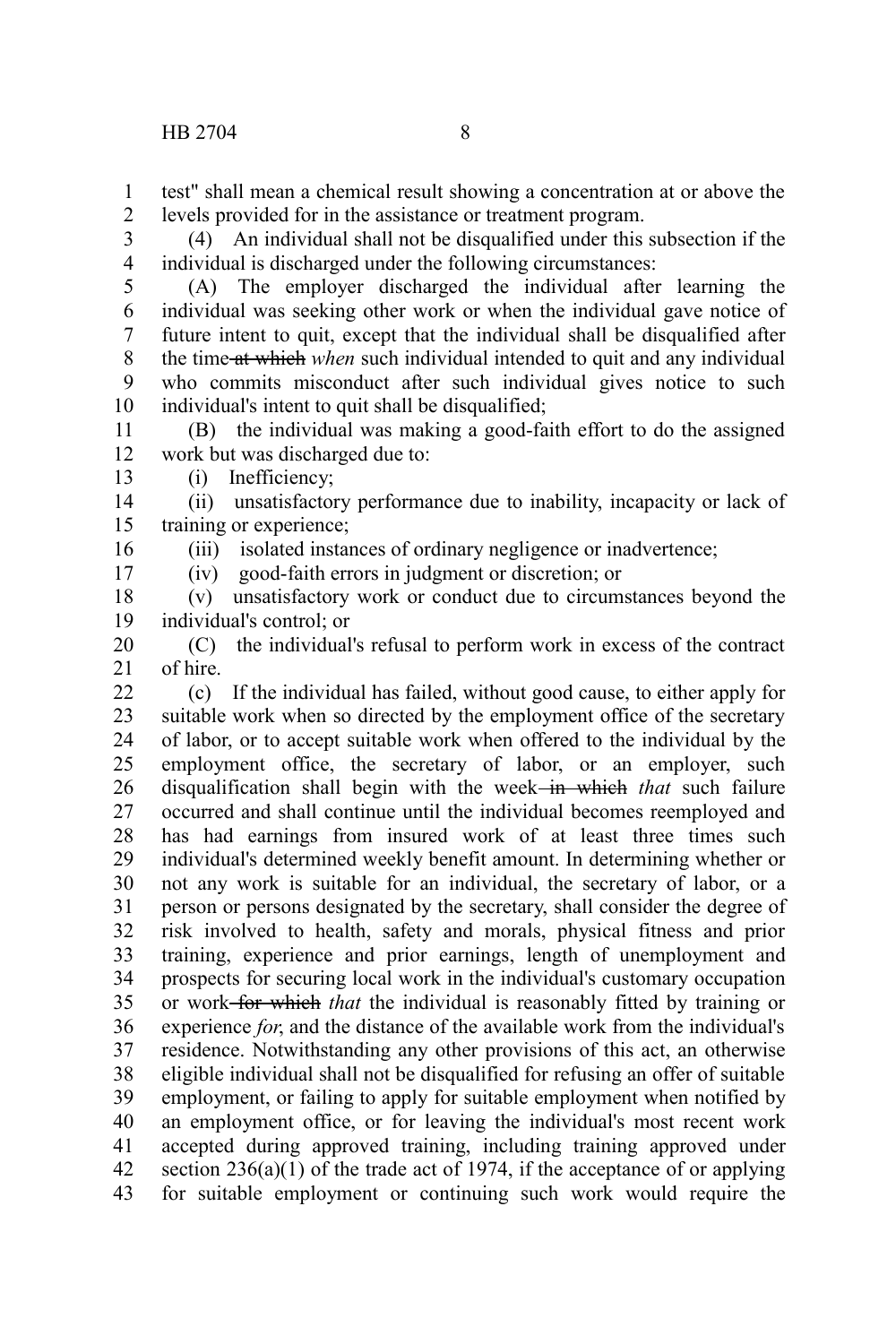individual to terminate approved training and no work shall be deemed suitable and benefits shall not be denied under this act to any otherwise eligible individual for refusing to accept new work under any of the following conditions: (1) If the position offered is vacant due directly to a strike, lockout or other labor dispute; (2) if the remuneration, hours or other conditions of the work offered are substantially less favorable to the individual than those prevailing for similar work in the locality; (3) if as a condition of being employed, the individual would be required to join or to resign from or refrain from joining any labor organization; and (4) if the individual left employment as a result of domestic violence, and the position offered does not reasonably accommodate the individual's physical, psychological, safety, or legal needs relating to such domestic violence. 1 2 3 4 5 6 7 8 9 10 11 12 13

(d) For any week with respect to which the secretary of labor, or a person or persons designated by the secretary, finds that the individual's unemployment is due to a stoppage of work which *that* exists because of a labor dispute or there would have been a work stoppage had normal operations not been maintained with other personnel previously and currently employed by the same employer at the factory, establishment or other premises at which *where* the individual is or was last employed, except that this subsection (d) shall not apply if it is shown to the satisfaction of the secretary of labor, or a person or persons designated by the secretary, that: (1) The individual is not participating in or financing or directly interested in the labor dispute which *that* caused the stoppage of work; and (2) the individual does not belong to a grade or class of workers of which, immediately before the commencement of the stoppage, there were members employed at the premises–at which *where* the stoppage occurs any of whom are participating in or financing or directly interested in the dispute. If in any case separate branches of work which *that* are commonly conducted as separate businesses in separate premises are conducted in separate departments of the same premises, each such department shall, for the purpose of this subsection be deemed to be a separate factory, establishment or other premises. For the purposes of this subsection, failure or refusal to cross a picket line or refusal for any reason during the continuance of such labor dispute to accept the individual's available and customary work at the factory, establishment or other premises where the individual is or was last employed shall be considered as participation and interest in the labor dispute. 14 15 16 17 18 19 20 21 22 23 24 25 26 27 28 29 30 31 32 33 34 35 36 37 38

(e) For any week with respect to which or a part of which the individual has received or is seeking unemployment benefits under the unemployment compensation law of any other state or of the United States, except that if the appropriate agency of such other state or the United States finally determines that the individual is not entitled to such 39 40 41 42 43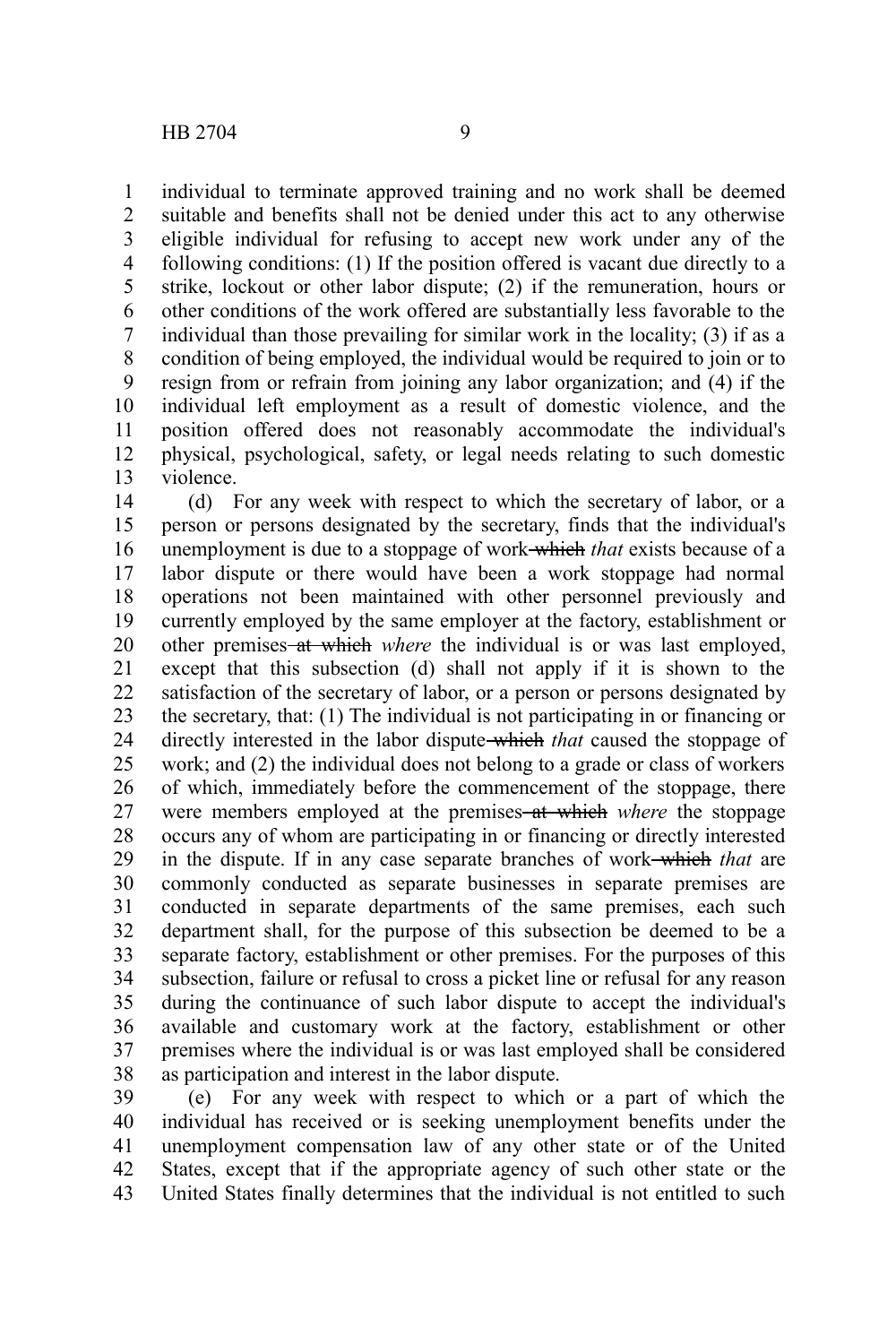unemployment benefits, this disqualification shall not apply. 1

(f) For any week with respect to which the individual is entitled to receive any unemployment allowance or compensation granted by the United States under an act of congress to ex-service men and women in recognition of former service with the military or naval services of the United States. 2 3 4 5 6

(g) For the period of five years beginning with the first day following the last week of unemployment for which the individual received benefits, or for five years from the date the act was committed, whichever is the later, If the individual, or another-in *on* such individual's behalf with the knowledge of the individual, has knowingly made a false statement or representation, or has knowingly failed to disclose a material fact to obtain or increase benefits under this act or any other unemployment compensation law administered by the secretary of labor. *The disqualification shall begin on the first day following the last week of unemployment that the individual received benefits for, or on the date the act was committed, whichever is later, and continue for five years, or until the claimant repays any resulting overpayment, penalty and interest, whichever is earlier.* In addition to the penalties set forth in K.S.A. 44-719, and amendments thereto, an individual who has knowingly made a false statement or representation or who has knowingly failed to disclose a material fact to obtain or increase benefits under this act or any other unemployment compensation law administered by the secretary of labor shall be liable for a penalty in the amount equal to 25% of the amount of benefits unlawfully received. Notwithstanding any other provision of law, such penalty shall be deposited into the employment security trust fund. 7 8 9 10 11 12 13 14 15 16 17 18 19 20 21 22 23 24 25 26

(h) For any week with respect to which the individual is receiving compensation for temporary total disability or permanent total disability under the workmen's compensation law of any state or under a similar law of the United States. 27 28 29 30

(i) For any week of unemployment on the basis of service in an instructional, research or principal administrative capacity for an educational institution as defined in K.S.A.  $44-703(v)$ , and amendments thereto, if such week begins during the period between two successive academic years or terms or, when an agreement provides instead for a similar period between two regular but not successive terms during such period or during a period of paid sabbatical leave provided for in the individual's contract, if the individual performs such services in the first of such academic years or terms and there is a contract or a reasonable assurance that such individual will perform services in any such capacity for any educational institution in the second of such academic years or terms. 31 32 33 34 35 36 37 38 39 40 41 42

43

(j) For any week of unemployment on the basis of service in any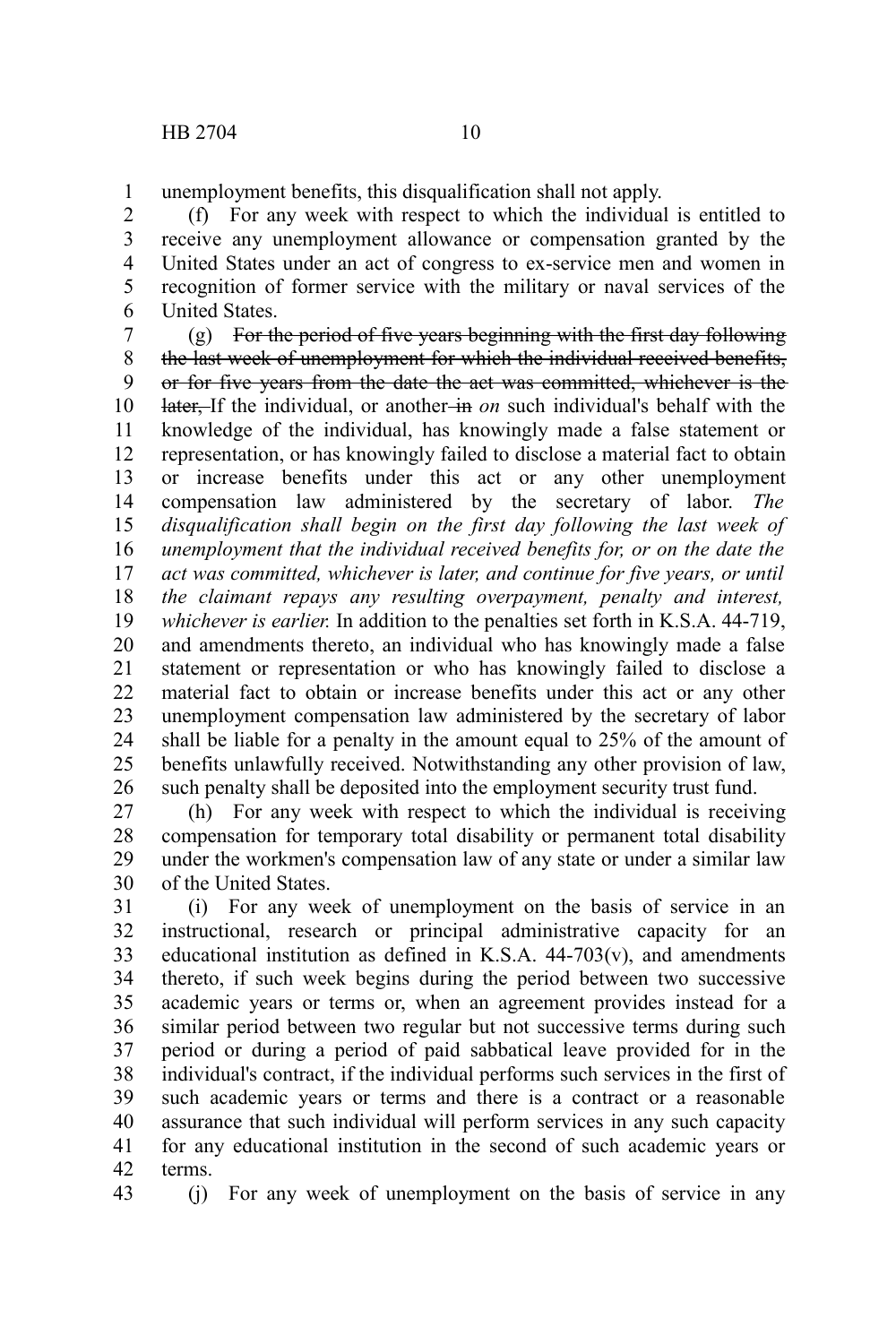capacity other than service in an instructional, research, or administrative capacity in an educational institution, as defined in K.S.A. 44-703(v), and amendments thereto, if such week begins during the period between two successive academic years or terms if the individual performs such services in the first of such academic years or terms and there is a reasonable assurance that the individual will perform such services in the second of such academic years or terms, except that if benefits are denied to the individual under this subsection and the individual was not offered an opportunity to perform such services for the educational institution for the second of such academic years or terms, such individual shall be entitled to a retroactive payment of benefits for each week for which *that* the individual filed a timely claim for benefits *for* and for which that benefits were denied solely by reason of this subsection. 1 2 3 4 5 6 7 8 9 10 11 12 13

(k) For any week of unemployment on the basis of service in any capacity for an educational institution as defined in K.S.A.  $44-703(v)$ , and amendments thereto, if such week begins during an established and customary vacation period or holiday recess, if the individual performs services in the period immediately before such vacation period or holiday recess and there is a reasonable assurance that such individual will perform such services in the period immediately following such vacation period or holiday recess. 14 15 16 17 18 19 20 21

(l) For any week of unemployment on the basis of any services, substantially all of which consist of participating in sports or athletic events or training or preparing to so participate, if such week begins during the period between two successive sport seasons or similar period if such individual performed services in the first of such seasons or similar periods and there is a reasonable assurance that such individual will perform such services in the later of such seasons or similar periods.  $22$ 23 24 25 26 27 28

(m) For any week on the basis of services performed by an alien unless such alien is an individual who was lawfully admitted for permanent residence at the time such services were performed, was lawfully present for purposes of performing such services, or was permanently residing in the United States under color of law at the time such services were performed, including an alien who was lawfully present in the United States as a result of the application of the provisions of section 212(d)(5) of the federal immigration and nationality act. Any data or information required of individuals applying for benefits to determine whether benefits are not payable to them because of their alien status shall be uniformly required from all applicants for benefits. In the case of an individual whose application for benefits would otherwise be approved, no determination that benefits to such individual are not payable because of such individual's alien status shall be made except upon a preponderance of the evidence. 29 30 31 32 33 34 35 36 37 38 39 40 41 42 43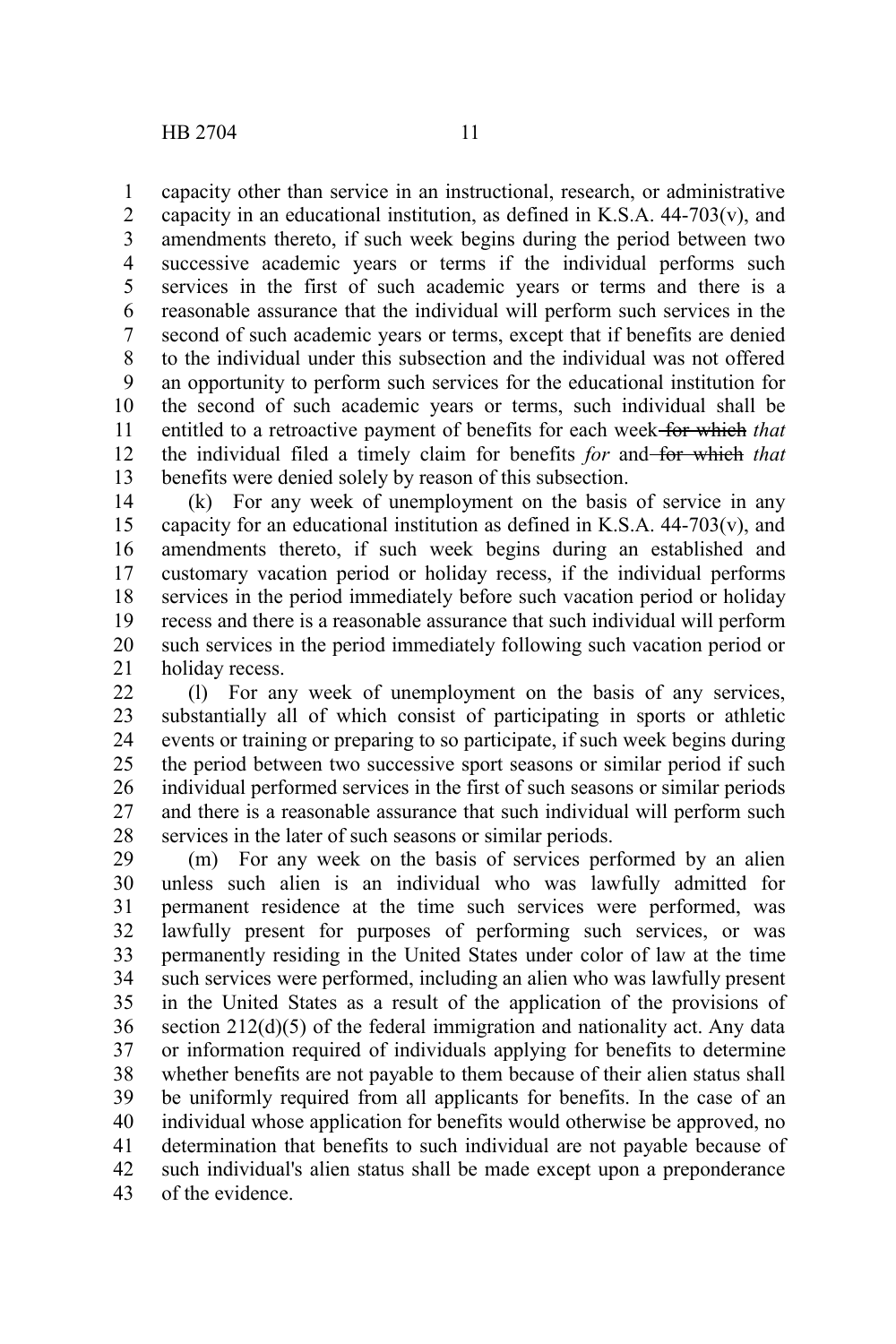HB 2704 12

(n) For any week in which an individual is receiving a governmental or other pension, retirement or retired pay, annuity or other similar periodic payment under a plan maintained by a base period employer and to which the entire contributions were provided by such employer, except that: (1) If the entire contributions to such plan were provided by the base period employer but such individual's weekly benefit amount exceeds such governmental or other pension, retirement or retired pay, annuity or other similar periodic payment attributable to such week, the weekly benefitamount payable to the individual shall be reduced, but not below zero, by an amount equal to the amount of such pension, retirement or retired pay, annuity or other similar periodic payment which is attributable to suchweek; or (2) if only a portion of contributions to such plan were provided by the base period employer, the weekly benefit amount payable to such individual for such week shall be reduced, but not below zero, by the prorated weekly amount of the pension, retirement or retired pay, annuity or other similar periodic payment after deduction of that portion of the pension, retirement or retired pay, annuity or other similar periodic payment that is directly attributable to the percentage of the contributions made to the plan by such individual; or (3) if the entire contributions to the plan were provided by such individual, or by the individual and an employer, or any person or organization, who is not a base periodemployer, no reduction in the weekly benefit amount payable to the individual for such week shall be made under this subsection; or (4) whatever portion of contributions to such plan were provided by the base period employer, if the services performed for the employer by suchindividual during the base period, or remuneration received for the services, did not affect the individual's eligibility for, or increased the amount of, such pension, retirement or retired pay, annuity or other similar periodic payment, no reduction in the weekly benefit amount payable to the individual for such week shall be made under this subsection. No reduction shall be made for payments made under the social security act or 1 2 3 4 5 6 7 8 9 10 11 12 13 14 15 16 17 18 19 20 21 22 23 24 25 26 27 28 29 30 31

railroad retirement act of 1974. 32

(o) For any week of unemployment on the basis of services performed in any capacity and under any of the circumstances described in subsection (i), (j) or  $(k)$ —which *that* an individual performed in an educational institution while in the employ of an educational service agency. For the purposes of this subsection, the term "educational service agency" means a governmental agency or entity which *that* is established and operated exclusively for the purpose of providing such services to one or more educational institutions. 33 34 35 36 37 38 39 40

(p)*(o)* For any week of unemployment on the basis of service as a school bus or other motor vehicle driver employed by a private contractor to transport pupils, students and school personnel to or from school-related 41 42 43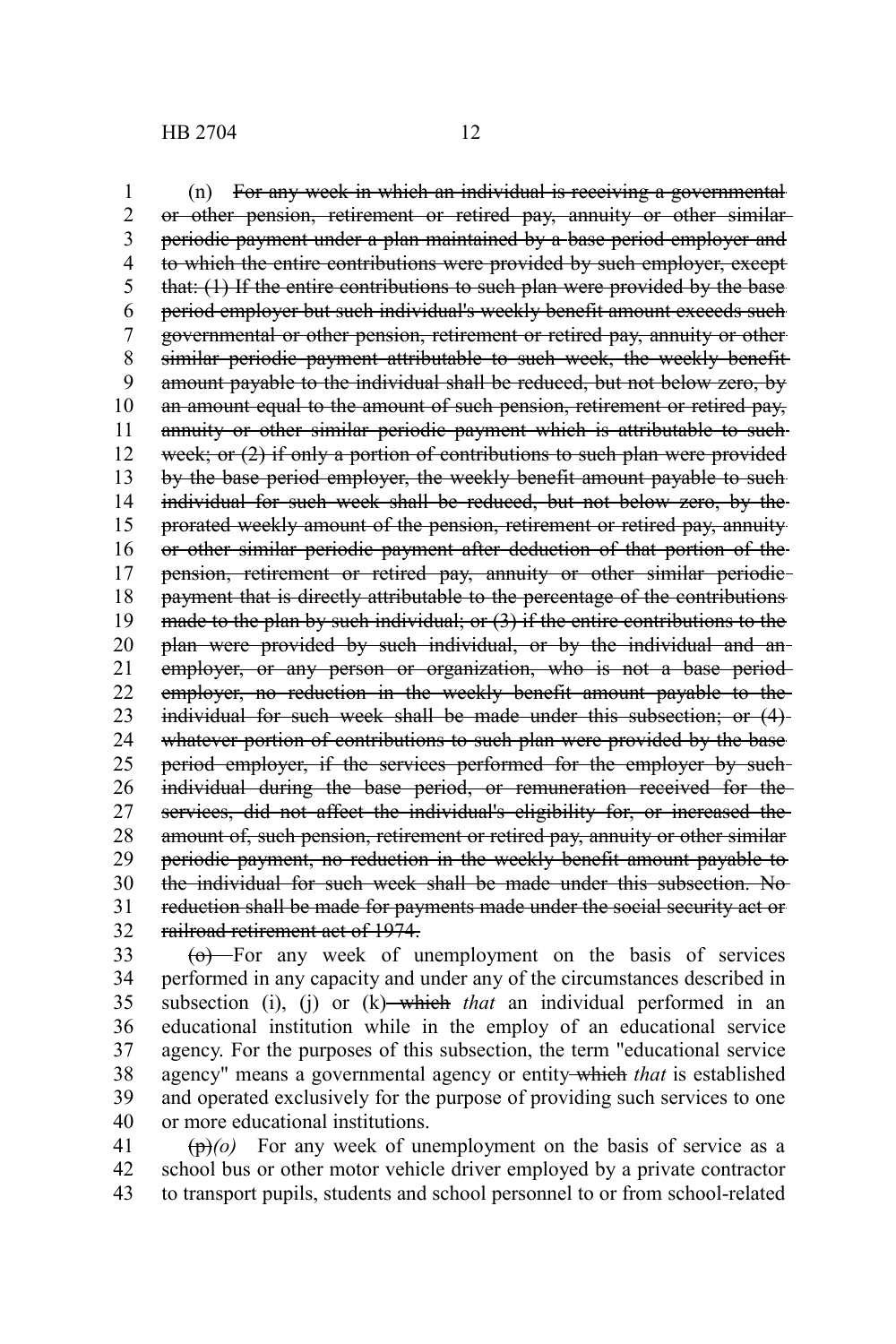functions or activities for an educational institution, as defined in K.S.A. 1

 $44-703(v)$ , and amendments thereto, if such week begins during the period between two successive academic years or during a similar period between two regular terms, whether or not successive, if the individual has a contract or contracts, or a reasonable assurance thereof, to perform services in any such capacity with a private contractor for any educational institution for both such academic years or both such terms. An individual shall not be disqualified for benefits as provided in this subsection for any week of unemployment on the basis of service as a bus or other motor vehicle driver employed by a private contractor to transport persons to or from nonschool-related functions or activities. 2 3 4 5 6 7 8 9 10 11

 $\left(\frac{q}{q}\right)(p)$  For any week of unemployment on the basis of services performed by the individual in any capacity and under any of the circumstances described in subsection (i), (j), (k) or  $\left(\theta\right)$  which (n) that are provided to or on behalf of an educational institution, as defined in K.S.A.  $44-703(v)$ , and amendments thereto, while the individual is in the employ of an employer which *that* is a governmental entity, Indian tribe or any employer described in section  $501(c)(3)$  of the federal internal revenue code of 1986 which *that* is exempt from income under section 501(a) of the code. 12 13 14 15 16 17 18 19 20

 $(r)$  For any week in which an individual is registered at and attending an established school, training facility or other educational institution, or is on vacation during or between two successive academic years or terms. An individual shall not be disqualified for benefits as provided in this subsection provided: 21 22 23 24 25

(1) The individual was engaged in full-time employment concurrent with the individual's school attendance; 26 27

(2) the individual is attending approved training as defined in K.S.A. 44-703(s), and amendments thereto; or 28 29

(3) the individual is attending evening, weekend or limited day time classes, which *that* would not affect availability for work, and is otherwise eligible under K.S.A. 44-705(c), and amendments thereto. 30 31 32

 $\left(\frac{s}{r}\right)$  For any week with respect to which an individual is receiving or has received remuneration in the form of a back pay award or settlement. The remuneration shall be allocated to the week or weeks in the manner as specified in the award or agreement, or in the absence of such specificity in the award or agreement, such remuneration shall be allocated to the week or weeks<del> in which</del> that such remuneration, in the judgment of the secretary, would have been paid. 33 34 35 36 37 38 39

(1) For any such weeks that an individual receives remuneration in the form of a back pay award or settlement, an overpayment will be established in the amount of unemployment benefits paid and shall be collected from the claimant. 40 41 42 43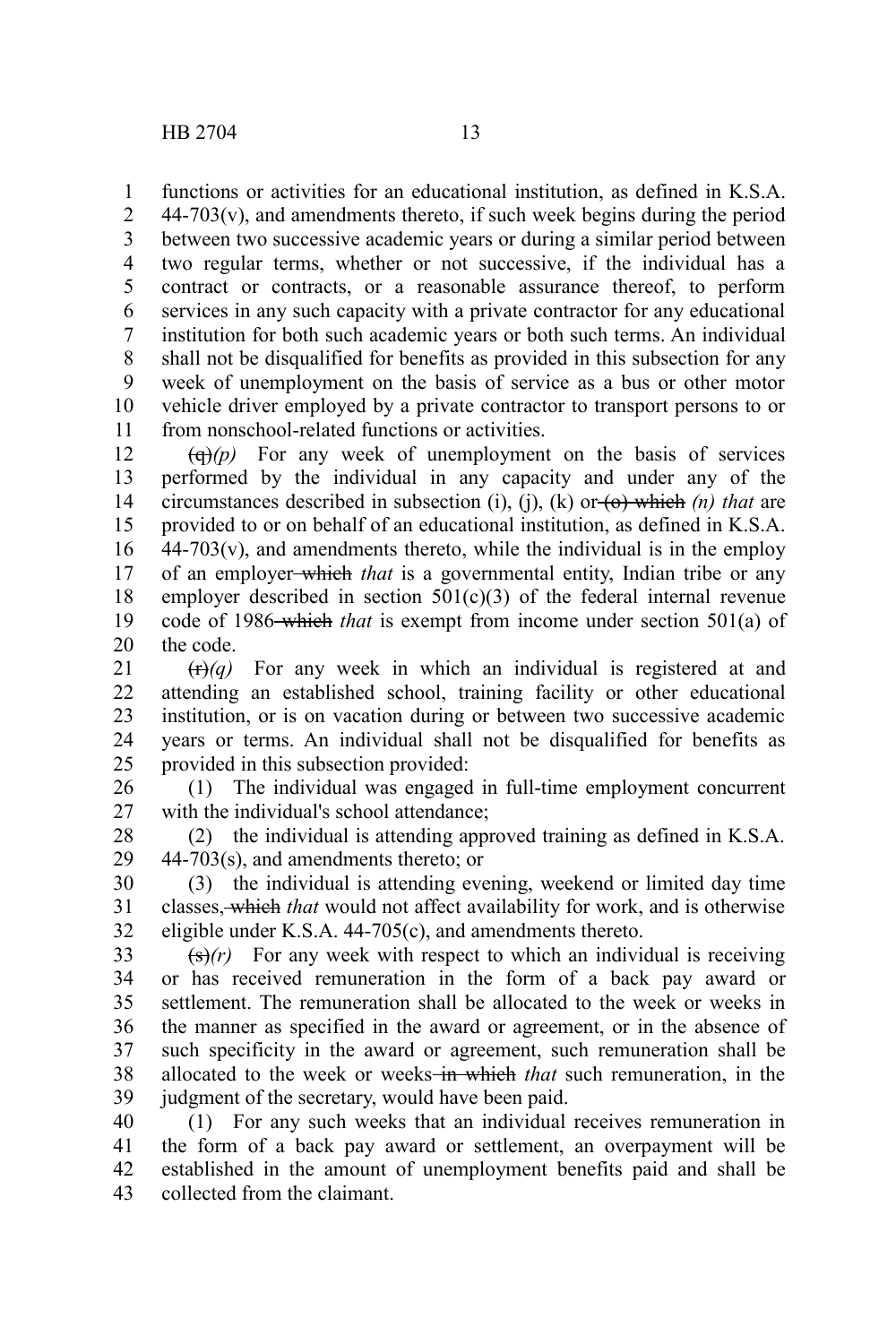(2) If an employer chooses to withhold from a back pay award or settlement, amounts paid to a claimant while they claimed unemployment benefits, such employer shall pay the department the amount withheld. With respect to such amount, the secretary shall have available all of the collection remedies authorized or provided in K.S.A. 44-717, and amendments thereto. 1 2 3 4 5 6

 $(t)$ (s) (1) Any applicant for or recipient of unemployment benefits who tests positive for unlawful use of a controlled substance or controlled substance analog shall be required to complete a substance abuse treatment program approved by the secretary of labor, secretary of commerce or secretary for children and families, and a job skills program approved by the secretary of labor, secretary of commerce or the secretary for children and families. Subject to applicable federal laws, any applicant for or recipient of unemployment benefits who fails to complete or refuses to participate in the substance abuse treatment program or job skills program as required under this subsection shall be ineligible to receive unemployment benefits until completion of such substance abuse treatment and job skills programs. Upon completion of both substance abuse treatment and job skills programs, such applicant for or recipient of unemployment benefits may be subject to periodic drug screening, as determined by the secretary of labor. Upon a second positive test for unlawful use of a controlled substance or controlled substance analog, an applicant for or recipient of unemployment benefits shall be ordered to complete again a substance abuse treatment program and job skills program, and shall be terminated from unemployment benefits for a period of 12 months, or until such applicant for or recipient of unemployment benefits completes both substance abuse treatment and job skills programs, whichever is later. Upon a third positive test for unlawful use of a controlled substance or controlled substance analog, an applicant for or a recipient of unemployment benefits shall be terminated from receiving unemployment benefits, subject to applicable federal law. 7 8 9 10 11 12 13 14 15 16 17 18 19 20 21 22 23 24 25 26 27 28 29 30 31

(2) Any individual who has been discharged or refused employment for failing a preemployment drug screen required by an employer may request that the drug screening specimen be sent to a different drug testing facility for an additional drug screening. Any such individual who requests an additional drug screening at a different drug testing facility shall be required to pay the cost of drug screening. 32 33 34 35 36 37

 $\left(\frac{u}{u}\right)(t)$  If the individual was found not to have a disqualifying adjudication or conviction under K.S.A. 39-970 or 65-5117, and amendments thereto, was hired and then was subsequently convicted of a disqualifying felony under K.S.A. 39-970 or 65-5117, and amendments thereto, and discharged pursuant to K.S.A. 39-970 or 65-5117, and amendments thereto. The disqualification shall begin the day following the 38 39 40 41 42 43